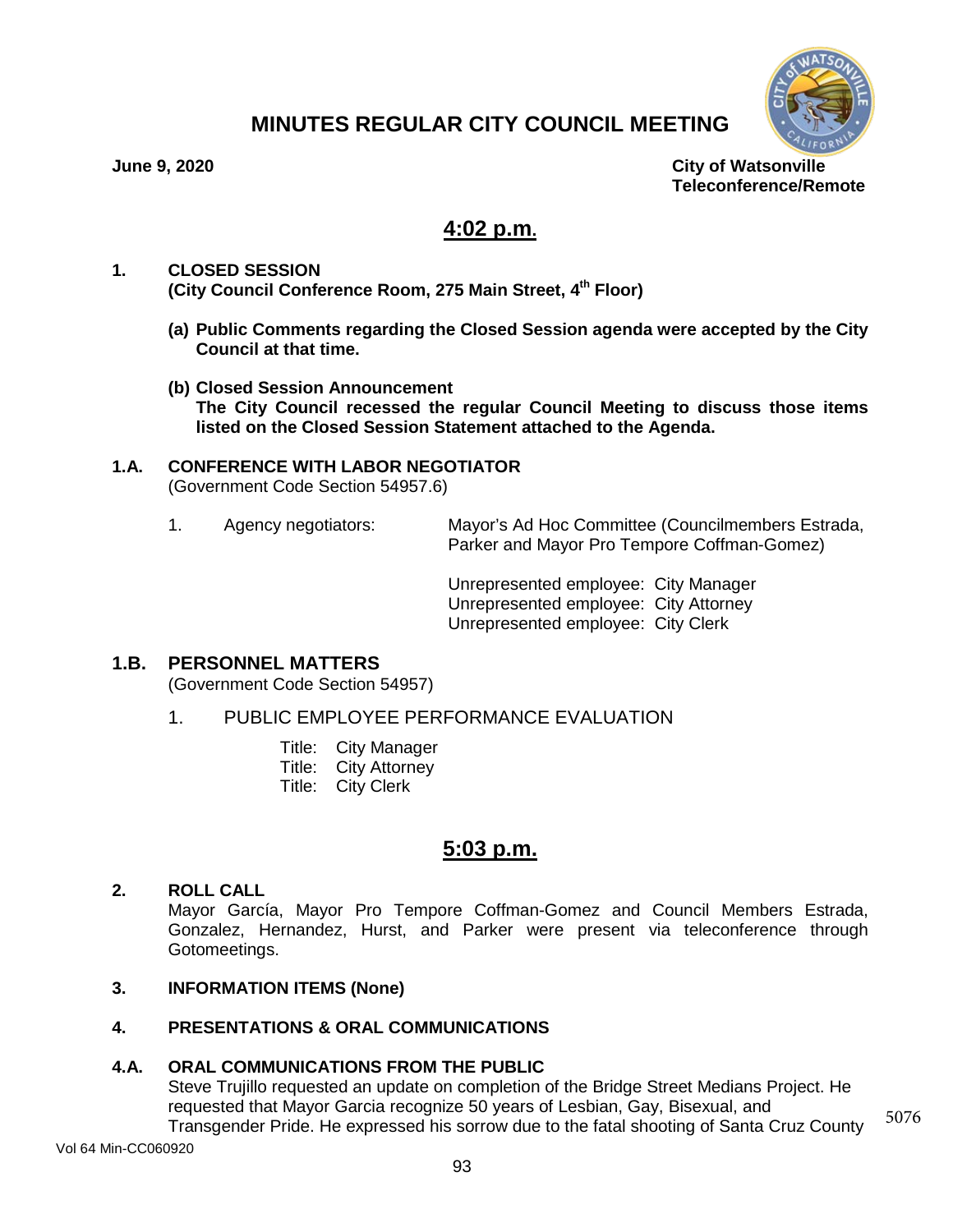Sheriff's Sergeant Damon [Gutzwiller](https://www.nbcbayarea.com/news/local/active-threat-in-ben-lomond-after-shooting-santa-cruz-county-sheriffs-office/2304856/) and asked that members of the military receive background screenings. He spoke about negative effects of fireworks use. 5076

> Celeste asked for restructuring of the Police Department and use Measure Y funding for creation of parks and recreational facilities to promote proactive policing instead of reactive approaches to crime.

> Michael Baker spoke about the purpose and restrictions of Measure Y funds and stated use those funds for anything different would require it to return to a ballot for voting. He thanked Police Chief Honda for his response to backlash over the murder of George Floyd and for police efforts to assist the community.

> Dr. Nancy A. Bilicich, Pájaro River Watershed Flood Prevention Authority Board of Directors Chair, via email (read by City Clerk Vázquez Flores) stated United States Army Corps of Engineers (USACE) confirmed the federal authorization to rebuild and enhance the existing flood risk reduction facilities on the Pájaro River and Salsipuedes Creek. She gave a progress report on efforts to improve said flood risk reduction facilities and spoke about challenges in progress due to the COVID-19 Pandemic.

### **4.B. ORAL COMMUNICATIONS FROM THE COUNCIL**

Member Gonzalez spoke about efforts by the Salvation Army to support the community despite COVID-19 Pandemic challenges. He spoke about Friends of Watsonville Parks & Community Services Inc.'s efforts to assist the public through scholarships. He asked the public to continue practicing safety precautions to deter the spread of COVID-19. He spoke about Community Action Board's efforts to assist in distribution of financial aid for undocumented residents.

Member Estrada stated he condemned the murder of George Floyd and police brutality throughout the Country. He spoke about the importance of equal rights for colored people and ending racism.

Member Hurst spoke in support of the Black Lives Matter movement. He thanked Dr. Bilicich for her work on the Pájaro River Watershed Flood Prevention Authority. He asked members of the public that send correspondence to Council to identify the district in which they live in order for Council to respond appropriately.

Member Parker spoke in support of the Black Lives Matter movement. She thanked members of the public who expressed their concerns to Council over the previous days. She stated her concerns regarding people not following guidelines for prevention of COVID-19. She thanked Dr. Bilicich for her work on the Pájaro River Watershed Flood Prevention Authority. She stated the third phase of the Bridge Street Medians Project would take place in Spring 2021.

Member Hernandez expressed his condolences to the family and friends of slain Santa Cruz County Sheriff's Sergeant Damon [Gutzwiller.](https://www.nbcbayarea.com/news/local/active-threat-in-ben-lomond-after-shooting-santa-cruz-county-sheriffs-office/2304856/) He asked the public to test themselves for COVID-19 at Ramsay Park Family Center. He asked the public to shop local. He stated his joy at the community standing in solidarity with the Black Lives Matter movement.

Mayor Pro Tempore Coffman-Gomez expressed her condolences to the family and friends of slain Santa Cruz County Sheriff's Sergeant Damon [Gutzwiller](https://www.nbcbayarea.com/news/local/active-threat-in-ben-lomond-after-shooting-santa-cruz-county-sheriffs-office/2304856/) and to those affected by the murder of George Floyd. She asked for a moment of silence to commemorate the deceased.

Vol 64 Min-060920

5074

5074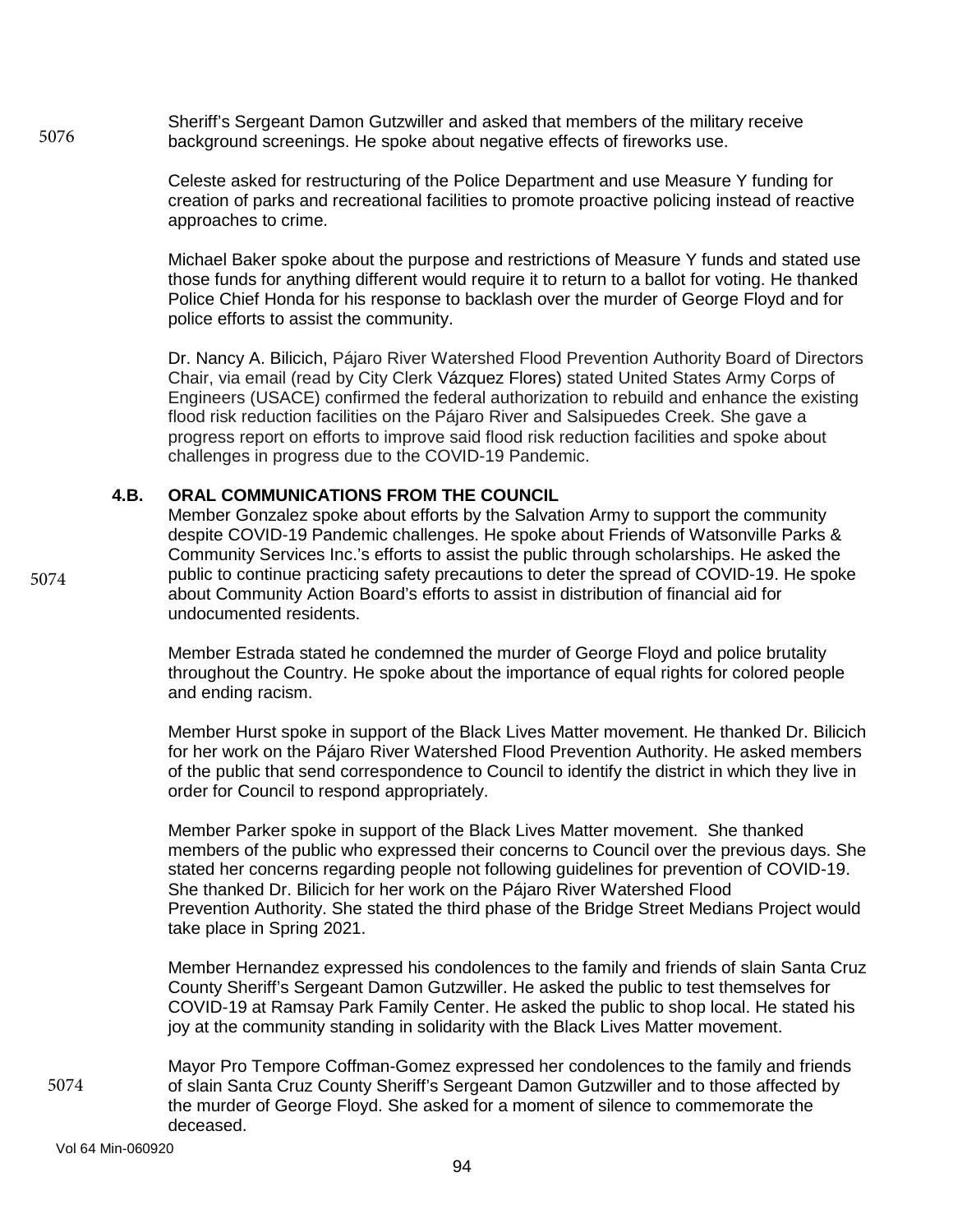Mayor Garcia spoke about her participation in congratulating LGBTQIA+ graduating students and thanked Remy Rodriguez (City intern) for his work in producing a congratulatory video with Spanish subtitles. She spoke about the City's Climate Action Plan and future Climate Adaptation Plan. 5074

# **4.C. REPORT OUT OF CLOSED SESSION**

Mayor Garcia reported that Council discussed the items listed on the Closed Session agenda, but took no final action.

# **5. REPORTS TO COUNCIL—No Action Required**

## **5.A. OVERSIGHT REVENUE SALES TAX MEASURE COMMITTEE REPORT BY REVENUE** 5794 **OVERSIGHT COMMITTEE CHAIR STEVE SNODGRASS AS REQUIRED BY WATSONVILLE MUNICIPAL CODE SECTION 3-6.1102**

### **1) Oral Presentation**

The report was given Revenue Measure Oversight Committee Chair Snodgrass.

### **2) City Council Clarifying & Technical Questions**

Member Hurst, Member Parker and Mayor Pro Tempore Coffman-Gomez thanked the members of the Revenue Measure Oversight Committee for their service.

In answering Member Gonzalez, City Manager Huffaker stated the Police Activities League (PAL) would continue to be funded by Measure Y.

Mayor Garcia thanked Revenue Measure Oversight Committee Chair Snodgrass for his work.

## **3) Public Input**

Steve Trujillo thanked the members of the Revenue Measure Oversight Committee for their service. He spoke about benefits PAL brought to the community and asked that it be expanded. He added crime prevention efforts helped the community more than reactive responses from Police.

Michael Baker thanked the members of the Revenue Measure Oversight Committee for their service and asked that PAL continue to serve the community. He added that organizations that engaged and served youth worked better than placing youth in Juvenile Hall.

City Manager Huffaker stated PAL would be funded by Measure Y for Fiscal Year 19/20 and would be funded by General Fund the following year.

John Sigismondi, via email (read by City Clerk Vázquez Flores) wrote about the purpose of Measure Y and asked that Police funding remain intact despite efforts by community members to defund police.

5820

# **5.B. COVID-19 ESSENTIAL SERVICES UPDATE**

## **1) Oral Presentation**

The report was given by City Manager Huffaker.

## **2) City Council Clarifying & Technical Questions**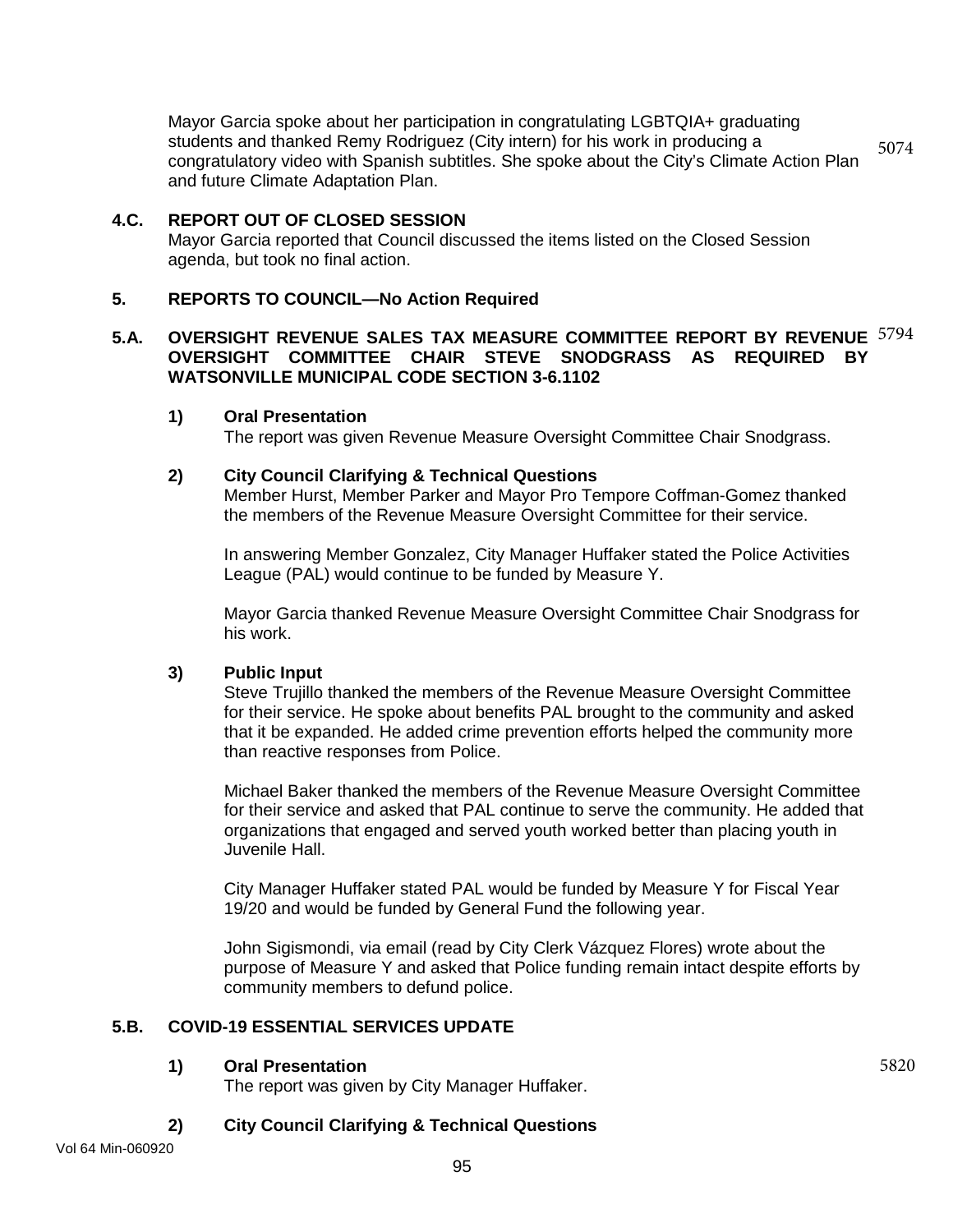Member Hurst commended Police Chief Honda for informing Council that police officers must have a State certification in order to receive employment, limiting ability for bad officers to receive employment elsewhere. He thanked Police for mutual aid efforts.

In answering Member Hernandez, Police Chief Honda stated school resource officers were assigned to high schools only.

Mayor Pro Tempore Coffman-Gomez thanked City Manager Huffaker and Police Chief Honda for their report.

In answering Member Estrada, Police Chief Honda spoke about purpose of school resource officers and efforts to assist students rather than enforce laws.

In answering Mayor Garcia, Police Chief Honda stated a public forum would be held to discuss policing in Watsonville.

Member Gonzalez stated the public was unaware that the Police Chief would be doing a report during the Council Meeting regarding policing and asked that in the future the report would be agendized to provide for adequate public input.

In answering Member Gonzalez, Police Chief Honda stated all officers were required to wear a body camera and activate it when interacting with the public.

In answering Member Estrada, City Manager Huffaker spoke about unemployment rates, business closures and efforts by staff to address fireworks use during the COVID-19 Pandemic.

### **3) Public Input**

Steve Trujillo thanked Police Chief Honda for his presentation. He asked that fireworks be banned within City limits due to the negative effects on vulnerable residents and pets. In answering Mr. Trujillo, City Manager Huffaker spoke about challenges in reopening city facilities, such as the library.

### **6. CONSENT AGENDA**

#### **Public Input on any Consent Agenda Item (None)**

**MOTION:** It was moved by Member Hurst, seconded by Member Gonzalez and carried by the following vote to approve the Consent Agenda:

| AYES:              |                                | MEMBERS: Coffman-Gomez, Estrada, Gonzalez, Hernandez, Hurst,<br>Parker, García |  |  |
|--------------------|--------------------------------|--------------------------------------------------------------------------------|--|--|
| NOES: I<br>ABSENT: | MEMBERS: None<br>MEMBERS: None |                                                                                |  |  |

# **6.A. MOTION APPROVING MINUTES OF MAY 26, 2020**

### **6.B. RESOLUTION NO. 90-20 (CM): RESOLUTION APPROVING FIRST AMENDMENT TO CONTRACT WITH RAIMI & ASSOCIATES, INC., FOR THE DOWNTOWN WATSONVILLE SPECIFIC PLAN & DOWNTOWN WATSONVILLE SPECIFIC PLAN ENVIRONMENTAL IMPACT REPORT,**

5678

5820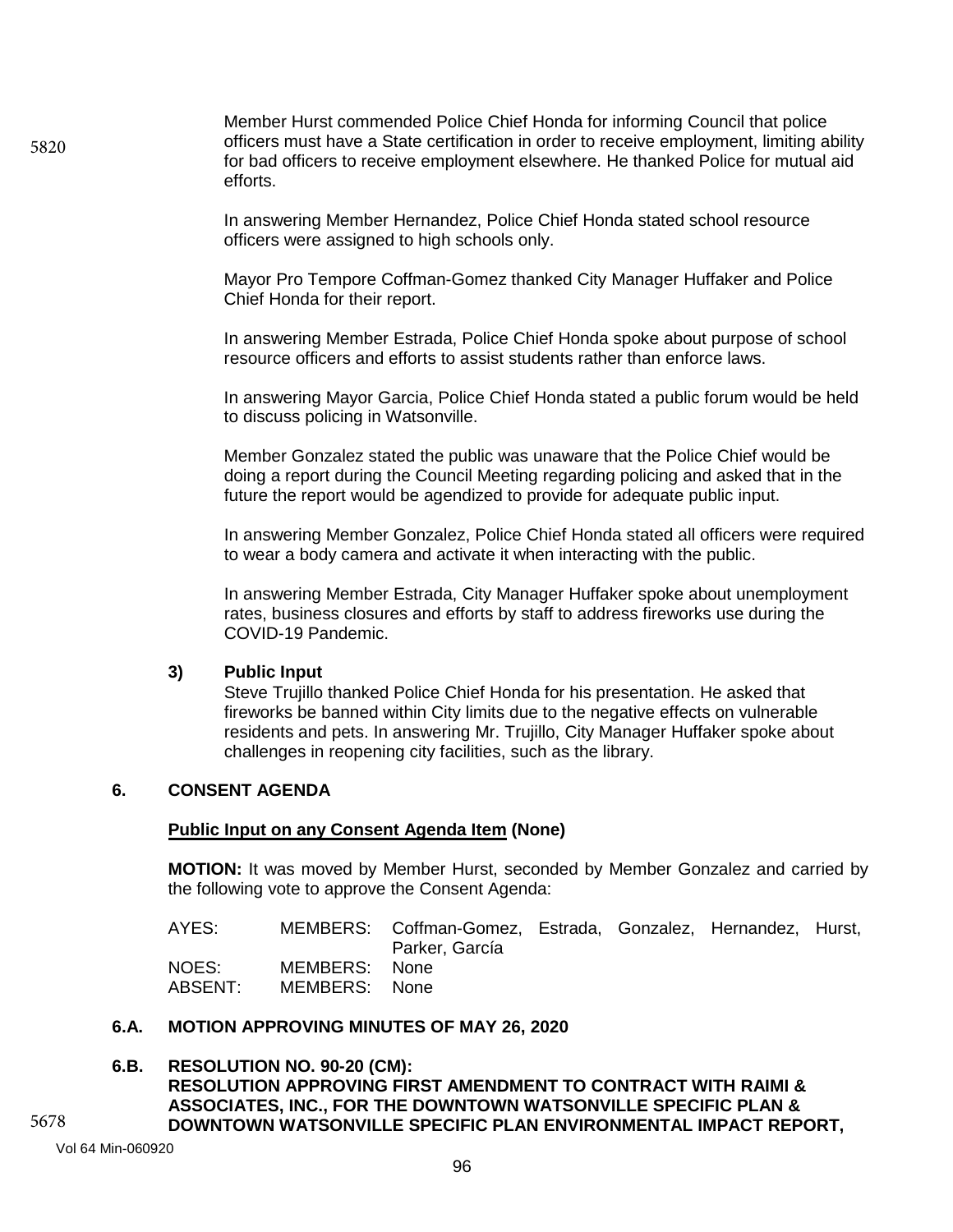**BY AN AMOUNT NOT TO EXCEED \$74,998 FOR ADDITIONAL PUBLIC OUTREACH & ENGAGEMENT TO THE COMMUNITY** 5678

- **6.C. RESOLUTION NO. 91-20 (CM): RESOLUTION APPROVING FIRST AMENDMENT TO CONTRACT WITH MISSION LINEN SUPPLY, FOR UNIFORM & LAUNDRY SERVICES, IN AN AMOUNT NOT TO EXCEED \$160,000, & A ONE-YEAR EXTENSION TO OCTOBER 31, 2021** 5807
- **6.D. RESOLUTION NO. 92-20 (CM): RESOLUTION APPROVING PROPOSED FY 2020/2021 SANTA CRUZ COUNTY FLOOD**  4857 **CONTROL & WATER CONSERVATION DISTRICT ZONE 7 BUDGET AS APPROVED BY THE ZONE 7 BOARD OF DIRECTORS**
- **6.E. RESOLUTION NO. 93-20 (CM): RESOLUTION APPROVING SECOND AMENDED PUBLIC SAFETY SALES TAX MEASURE OVERSIGHT COMMITTEE BYLAWS** 5794
- **6.F. RESOLUTION NO. 94-20 (CM): RESOLUTION AUTHORIZING SUBMITTAL OF \$150,000 APPLICATION TO THE CALIFORNIA DEPARTMENT OF HOUSING & COMMUNITY DEVELOPMENT FOR A LOCAL EARLY ACTION PLANNING (LEAP) GRANT TO PARTIALLY FUND THE DOWNTOWN WATSONVILLE SPECIFIC PLAN, DOWNTOWN WATSONVILLE SPECIFIC PLAN ENVIRONMENTAL IMPACT REPORT (EIR), & HOUSING ELEMENT UPDATE; & APPROPRIATING SUCH FUNDS TO THE SPECIAL GRANTS FUND** 5678
- **7. ITEMS REMOVED FROM CONSENT AGENDA (None)**

# **6:37 p.m.**

**8. ROLL CALL**

Mayor García, Mayor Pro Tempore Coffman-Gomez and Council Members Estrada, Gonzalez, Hernandez, Hurst, and Parker were present via teleconference through Gotomeetings.

Staff members present via teleconference through Gotomeetings were City Manager Huffaker, City Attorney Smith, City Clerk Vázquez Flores, Public Works & Utilities Director Palmisano, Police Chief Honda, Fire Chief Lopez, Deputy City Managers Manning and Vides, Administrative Services Director Czerwin, Airport Director Williams, Community Development Director Merriam, Library Director Heitzig, Parks & Community Services Director Calubaquib, Police Fiscal Manager Maldonado, Senior Information Technology Analyst Lew, Assistant City Clerk Ortiz, Recreation Supervisor Vivenzi, City Manager's Intern Rodriguez, and Interpreter Landaverry.

# **9. PLEDGE OF ALLEGIANCE**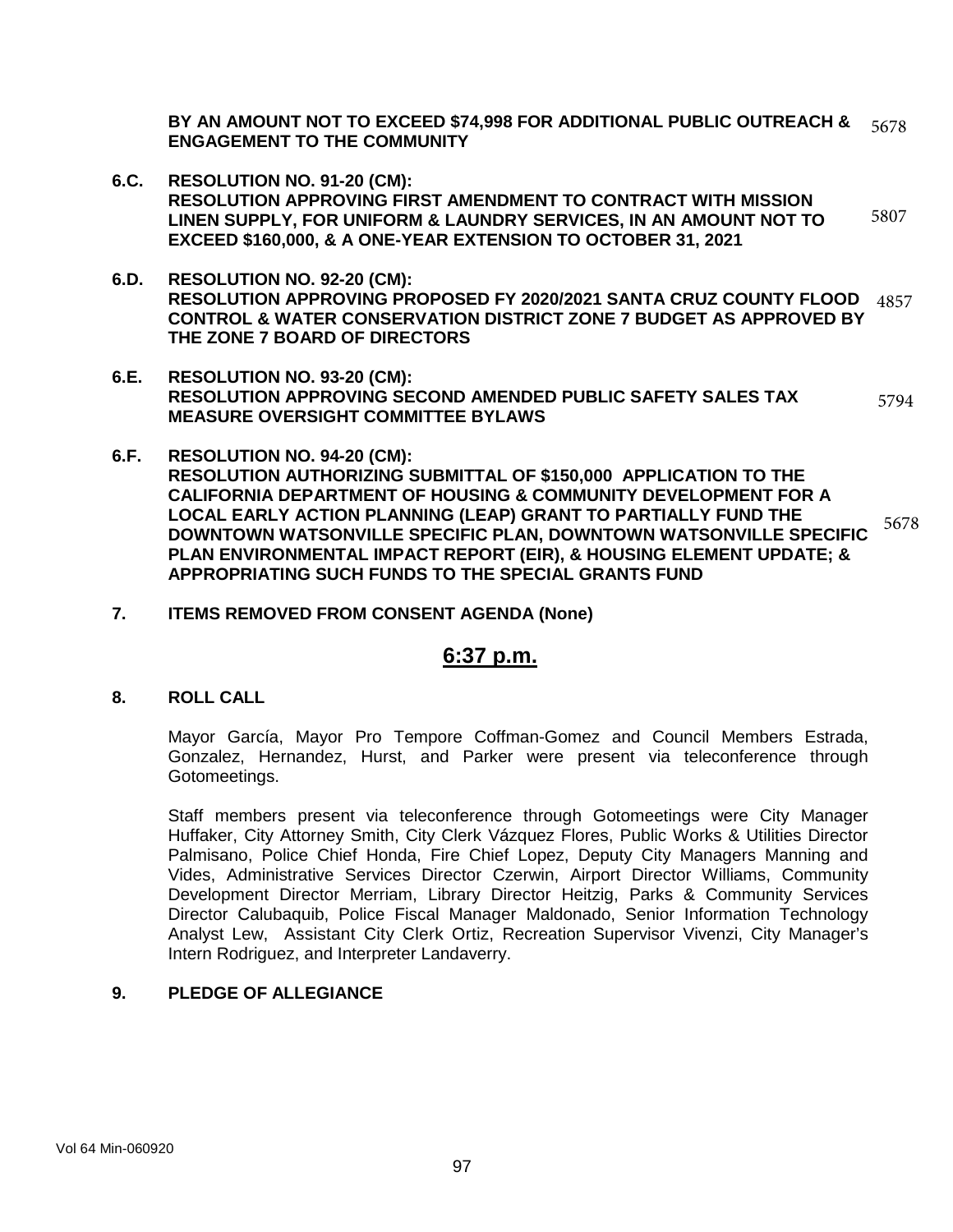### **10. PUBLIC HEARINGS, ORDINANCES, & APPEALS**

### **10.A. CONSIDERATION OF TEXT AMENDMENTS TO TITLE 14 (ZONING) OF THE WATSONVILLE MUNICIPAL CODE (WMC) CHAPTERS 14-16 (DISTRICT REGULATIONS) & 14-53 (CANNABIS FACILITIES) REGARDING CULTIVATION, MANUFACTURE, DISTRIBUTION, TESTING, DELIVERY & RETAIL SALES OF CANNABIS & CANNABIS PRODUCTS; & SETTING FEES THEREOF**

#### **1) Staff Report**

5764

The report was given by Community Development Director Merriam.

### **2) City Council Clarifying & Technical Questions**

Community Development Director Merriam answered questions from Member Parker regarding allowed equity program licenses and importance of identifying that at least one is allowed for cannabis testing.

Member Hurst spoke about the importance of identifying that at least one equity program license is allowed for cannabis testing. In answering Member Hurst, Community Development Director Merriam stated testing licensees are restricted so that they may not obtain any other type of license.

Community Development Director Merriam answered questions from Member Estrada regarding penalties for violation of cannabis regulations, allowed cannabis cultivation area in comparison to neighboring jurisdictions, distance requirements from sports fields and play areas, and language in the ordinance limiting cannabis products in appealing to youth.

Community Development Director Merriam answered questions from Mayor Garcia regarding allowed cannabis distribution licenses, requirement for vendors operating from outside City limits to comply with City business license requirement and applicable fees.

### **3) Public Hearing**

Mayor García opened the public hearing.

Steve Trujillo asked if cannabis sales would ever be allowed in or near bars and if cannabis taxes would ever be more affordable.

Dr. Nancy A. Bilicich stated her disagreement with staff recommendation due to allowing for too many cannabis licenses.

Crystal Gonzalez, policy analyst at Pájaro Valley Prevention and Student Assistance, via email (read by City Clerk Vázquez Flores), asked Council to consider postponing action on cannabis policy until more public could participate in the discussion. She added the COVID-19 Pandemic prevented a large portion of the community from participating in said discussion.

Kelly Hyland, Fog City Farms, spoke in support of staff recommendation.

Bryce Berryessa spoke in support of staff recommendation and spoke about the public participation in the policy presented before the Council. He spoke about the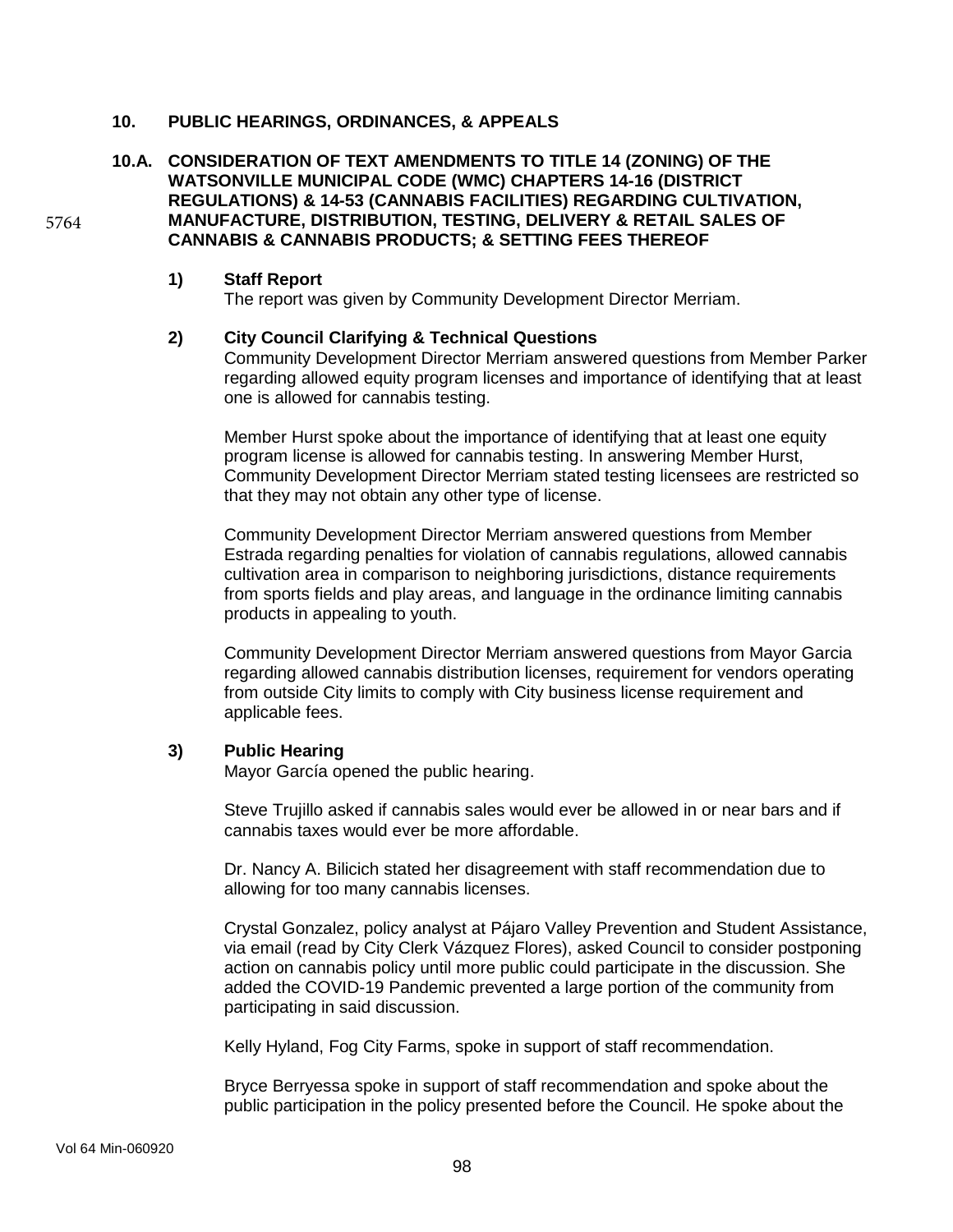many safeguards in the proposed policy and spoke about benefit the policy brought the City. 5764

Robin Bolster-Grant, attorney, spoke about her experience in creating cannabis policy and spoke in support of staff recommendation.

After checking if anyone in the teleconference wanted to speak, and hearing none, Mayor García closed the public hearing.

- **4) MOTION**: It was moved by Mayor Pro Tempore Coffman-Gomez, seconded by Member Gonzalez to introduce the two ordinances and approve the resolution listed below:
	- **a) ORDINANCE INTRODUCTION AMENDING CERTAIN SECTIONS OF CHAPTER 14-16 (DISTRICT REGULATIONS) OF TITLE 14 (ZONING) OF WATSONVILLE MUNICIPAL CODE FOR THE REGULATION OF CANNABIS BUSINESSES LOCATED WITHIN THE CITY** 5764
	- **b) ORDINANCE INTRODUCTION REPEALING CHAPTER 53 (CANNABIS FACILITIES) OF TITLE 14 (ZONING) IN ITS ENTIRETY & ADDING A NEW CHAPTER 53 OF TITLE 14 (ZONING) OF THE WATSONVILLE MUNICIPAL CODE REGARDING CULTIVATION, MANUFACTURE, DISTRIBUTION, TESTING, DELIVERY & RETAIL SALES OF CANNABIS & CANNABIS PRODUCTS** 5764
	- **c) RESOLUTION NO. 95-20 (CM): RESOLUTION ESTABLISHING & ADOPTING CANNABIS FACILITIES FEE SCHEDULE & FEE FOR THE ISSUANCE & ANNUAL RENEWAL OF CANNABIS FACILITIES IDENTIFICATION BADGES BY THE WATSONVILLE CHIEF OF POLICE TO OWNERS, MANAGERS, & EMPLOYEES OF PERMITTED & APPROVED CANNABIS FACILITIES OPERATING IN THE CITY OF WATSONVILLE** 5764 5382

#### **5) City Council Deliberation on Motion**

Mayor Pro Tempore Coffman-Gomez spoke in support of staff recommendation.

Member Hernandez stated revenues from cannabis tax would help in preserving youth programs.

Member Hurst spoke in support of staff recommendation.

Member Gonzalez thanked staff for their work on cannabis policy and clarified staff recommendation with proposed changes to the ordinances. Mayor Pro Tempore Coffman-Gomez stated staff recommended changes regarding distribution and identifying that one (1) equity program license would be reserved in cannabis testing would be included in her motion.

Member Estrada commended cannabis licensee efforts to prevent youth from accessing cannabis. He spoke in opposition to allowing so many cannabis dispensary licenses.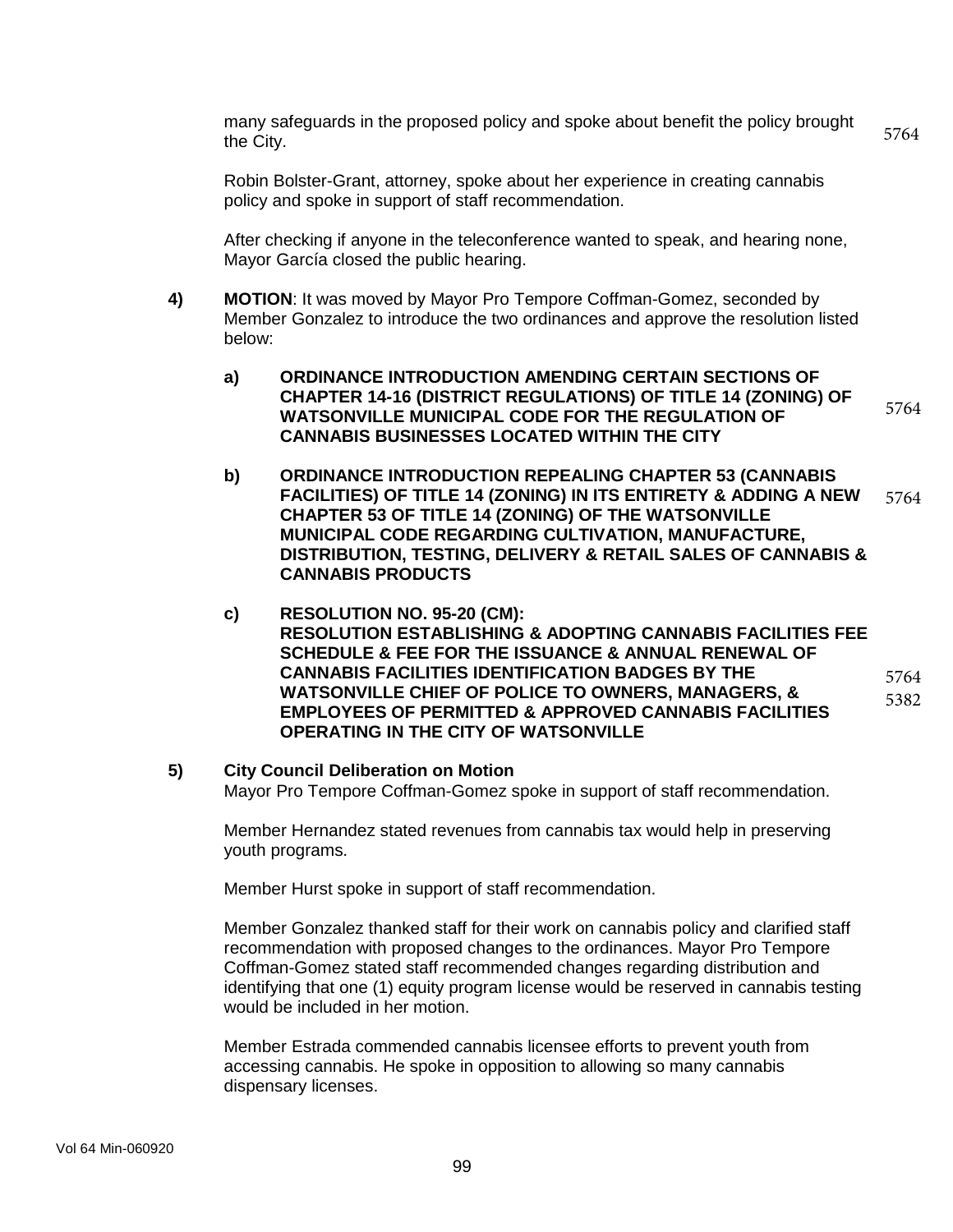Member Parker commended staff for their work on cannabis policy and stressed the importance of making adjustments to the ordinances as needed in the future.

Mayor Garcia spoke about her experience in using cannabis to treat arthritis. She spoke about the importance of ensuring dispensaries would be able to successfully operate and three (3) would lead to struggling cannabis businesses. She added that recreational cannabis use had increased and stated her concerns in further contributing to cannabis use in the City, potentially resulting in more youth access.

**MOTION** The above motion carried by the following vote:

| AYES:   |               | MEMBERS: Coffman-Gomez, Gonzalez, Hernandez, Hurst, Parker |
|---------|---------------|------------------------------------------------------------|
| NOES:   |               | MEMBERS: Estrada, Garcia                                   |
| ABSENT: | MEMBERS: None |                                                            |

# **JOINT CITY COUNCIL, SUCCESSOR AGENCY & SUCCESSOR HOUSING AGENCY FOR THE FORMER REDEVELOPMENT AGENCY MEETING**

#### **10.B. BUDGET STUDY SESSION & PUBLIC HEARING FOR FISCAL YEAR 2020-21 BUDGET & FIVE YEAR CAPITAL IMPROVEMENT PROGRAM**

4924

### **1) Staff Report**

The report was given by Administrative Services Director Czerwin.

### **2) City Council Clarifying & Technical Questions**

In answering Member Hernandez, Administrative Services Director Czerwin stated she would return with a budget update in August and planned to report to Council quarterly and with any major State updates.

Member Hurst spoke about challenges in working through recessions and asked the public for their support. He asked the public to shop local and invest in the community.

Administrative Services Director Czerwin, City Manager Huffaker, and Community Development Director Merriam answered questions from Member Gonzalez regarding budget savings as part of furloughs, potential for financial support for Parks & Community Services by Pájaro Valley Health Trust, potential for allowance of sports programs depending on State guidelines, and inability of further use of Community Development Block Grant funds for sports programs.

In answering Member Estrada, Administrative Services Director Czerwin stated positions vacated since March had been frozen, travel budgets were not being utilized, terminations would be effective in July, and listed criteria used for identifying terminations.

City Manager Huffaker answered questions from Member Parker regarding COVID-19 pandemic service reopening phases and metrics used identify how businesses and services in the City could remain open. He added if sports were to be allowed, they would have restrictions and require many safety precautions.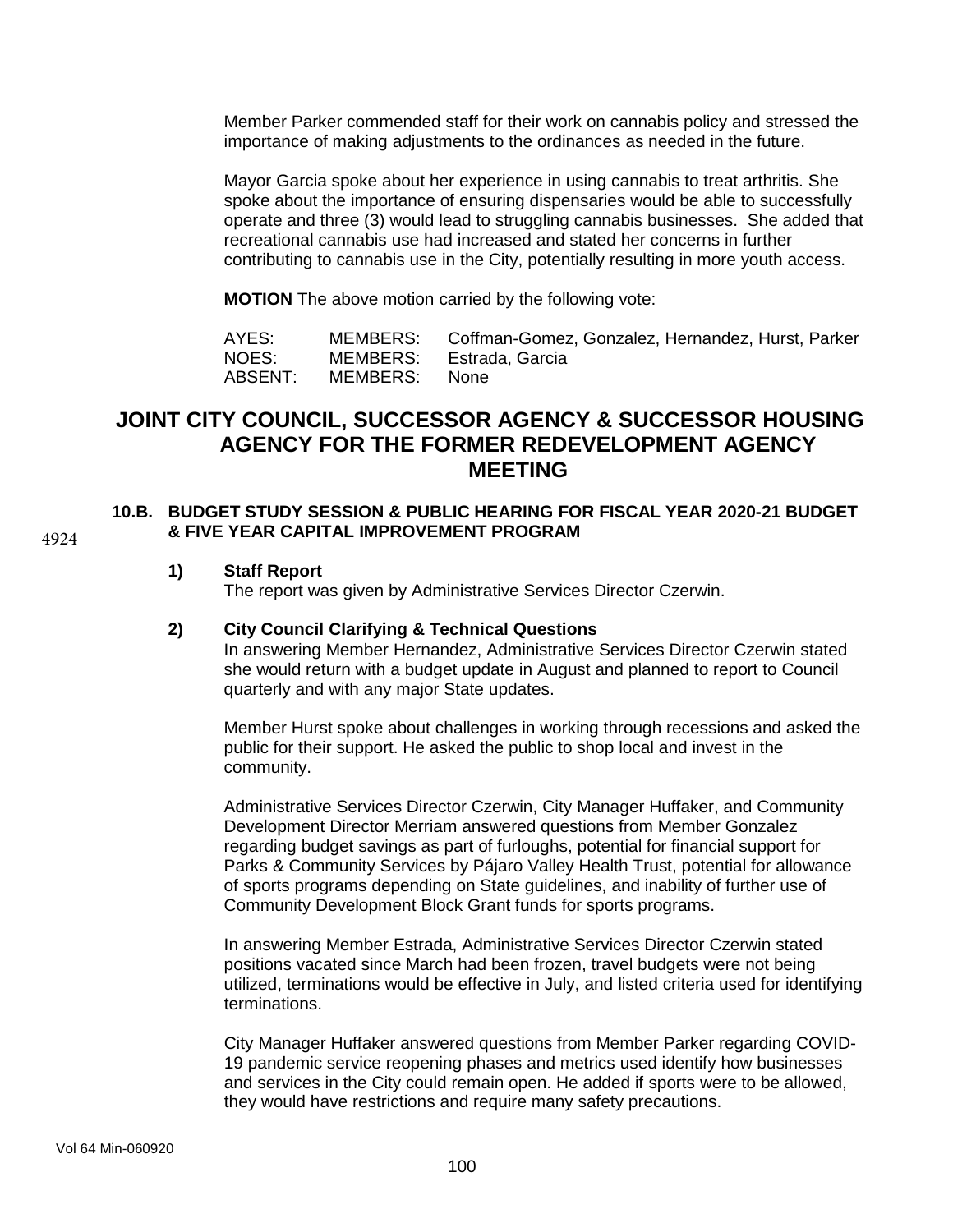City Manager Huffaker and Administrative Services Director Czerwin answered questions from Mayor Pro Tempore Coffman-Gomez regarding potential for Federal aid for cities, feasibility of cost recovery for sports programs, budget savings from early retirements, and effects the COVID-19 Pandemic had on CalPERS. 4924

Administrative Services Director Czerwin, City Manager Huffaker, and Parks & Community Services Director Calubaquib answered questions from Mayor Garcia regarding filling of positions resulting from early retirements, plans to fill the Library Director position, use of Measure Y funds for Parks & Community Services programs, and potential for continuation and budgeting for sports programs.

### **3) Public Hearing**

Mayor García opened the public hearing.

Recreation Supervisor Vivenzi spoke in opposition to cutting sports as part of the proposed budget. She gave suggestions on how to continue sports programs while complying with COVID-19 regulations.

Jessica Carrasco stated the budget proposed would cut four (4) positions within the Parks & Community Services Department. She asked Council to stop cuts to Parks & Community Services and find ways of retaining staff while balancing the budget.

Gabriel Medina asked Council to partner with non-profits to continue services and balance the budget without cuts to Parks & Community Services.

Luis Bernard stated cutting programming in Parks & Community Services would adversely affect the lives of those terminated employees as well as youth served by the programs. He suggested defunding Police instead of reducing funding for Parks & Community Services.

Jenna Rodriguez asked Council to allow sports programs and not reduce funding for Parks & Community Services.

Elizabeth asked Council to allow sports programs and increase funding for Parks & Community Services.

Kimberly stated recreational programs reduce crime more than policing.

Karen Chavez asked Council to sustain funding for Parks & Community Services instead of redirecting funding toward Police.

Mariana asked Council to listen to the community and sustain funding for Parks & Community Service.

Eva Ledesma asked Council to allow sports programs and sustain funding for Parks & Community Service.

The following members of the public asked Council to continue funding for sports programs because of the benefit they provide for the community: Linda Alvarez, via email (read by City Clerk Vázquez Flores) Cesar Noel Carrillo, via email (read by City Clerk Vázquez Flores) Andres Galvan, via email (read by City Clerk Vázquez Flores)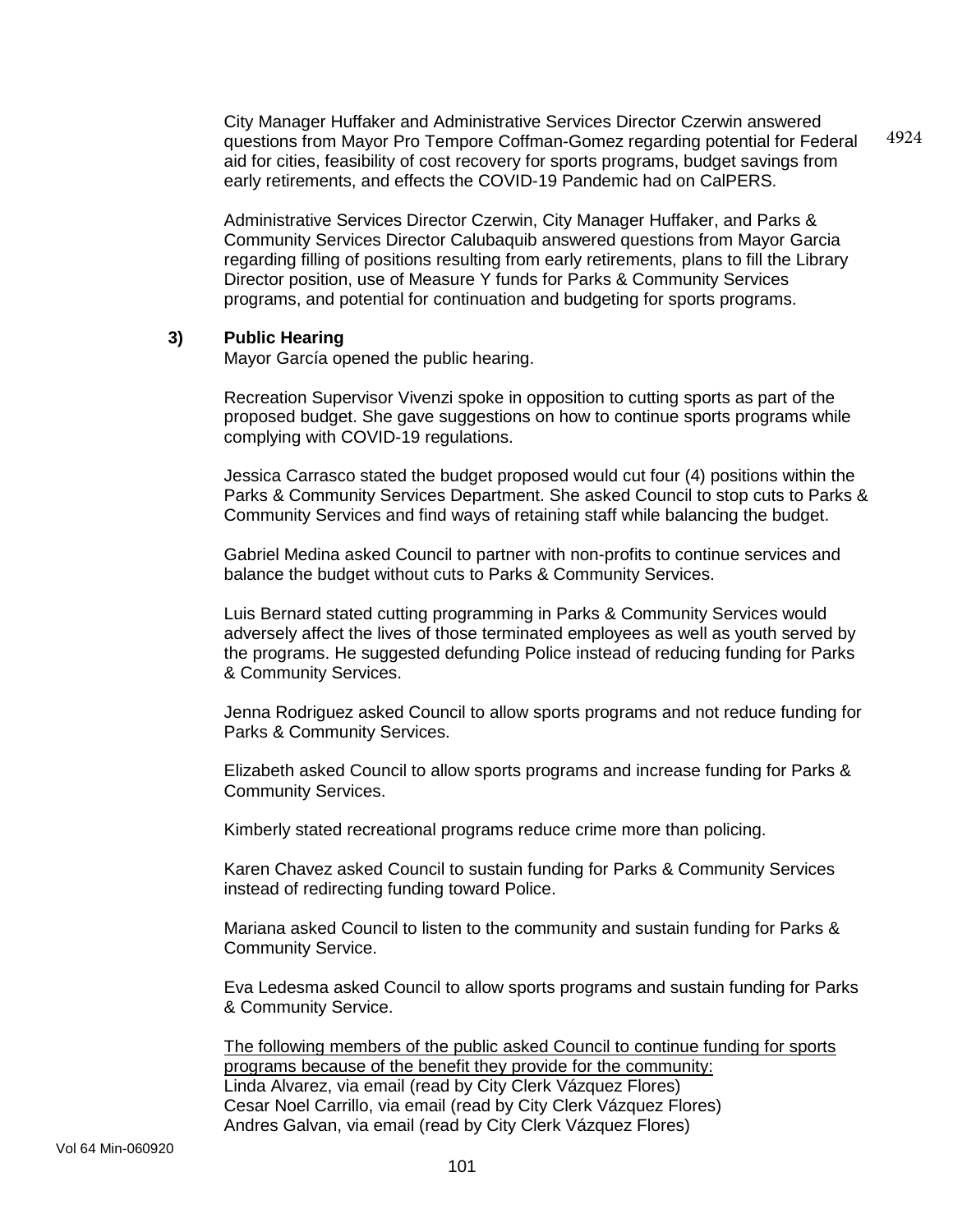Ernesto Plascencia, via email (read by City Clerk Vázquez Flores) Omar, via email (read by City Clerk Vázquez Flores) Maria Gutierrez, via email (read by City Clerk Vázquez Flores) Emily Tatro, via email (read by City Clerk Vázquez Flores) Abel Mejia, via email (read by City Clerk Vázquez Flores) Chris Meyer, via email (read by City Clerk Vázquez Flores) Raquel Pulido, via email (read by City Clerk Vázquez Flores) Adrian Maldonado, via email (read by City Clerk Vázquez Flores) Jose Alberto Ulloa, via email (read by City Clerk Vázquez Flores) Carlos Campos, via email (read by City Clerk Vázquez Flores) Steven Aranda, soccer coach for Santa Cruz Breakers Valentin, soccer coach at Santa Cruz Breakers

Anissa Balderas, Regeneración Pájaro Valley Climate Action, asked Council to reconsider budget allocations and consider racial justice issues when revising the budget. She asked for more access to social services and reduce policing outside city limits.

After checking if anyone in the teleconference wanted to speak, and hearing none, Mayor García closed the public hearing.

### **4) City Council Discussion**

Member Gonzalez spoke about the challenges of allowing sports programming to continue with restrictions stemming from the COVID-19 Pandemic. He spoke about potential for funding sports in the future if restrictions were eased by the State and the County.

City Manager Huffaker, in answering Member Hernandez spoke about differentiation between restriction on professional sports and recreational sports. He spoke about potential for sports programming in the future if restrictions were eased by the State.

Member Hurst spoke about the importance of community collaboration to ensure locations were available for youth to use for recreation.

Member Estrada spoke about importance of preparing to reinstate sports programming and allocating some funding for when the State eased restrictions on recreational sports. He spoke about challenges of balancing the budget due to financial challenges stemming from the COVID-19 Pandemic.

Member Parker spoke about the importance exercising was for youth. She stated balancing the budget was difficult due to financial challenges stemming from the COVID-19 Pandemic.

Mayor Pro Tempore Coffman-Gomez stated Council budgets were cut in half and Council was exploring other ways of balancing the budget without affecting services. She spoke about the importance of sports programming and challenges in continuation of said services due to restrictions from the State.

Mayor Garcia stated she contributed \$500 to Parks & Community Services for online Zumba classes. She added Council was looking for opportunities to support Parks & Community Services.

4924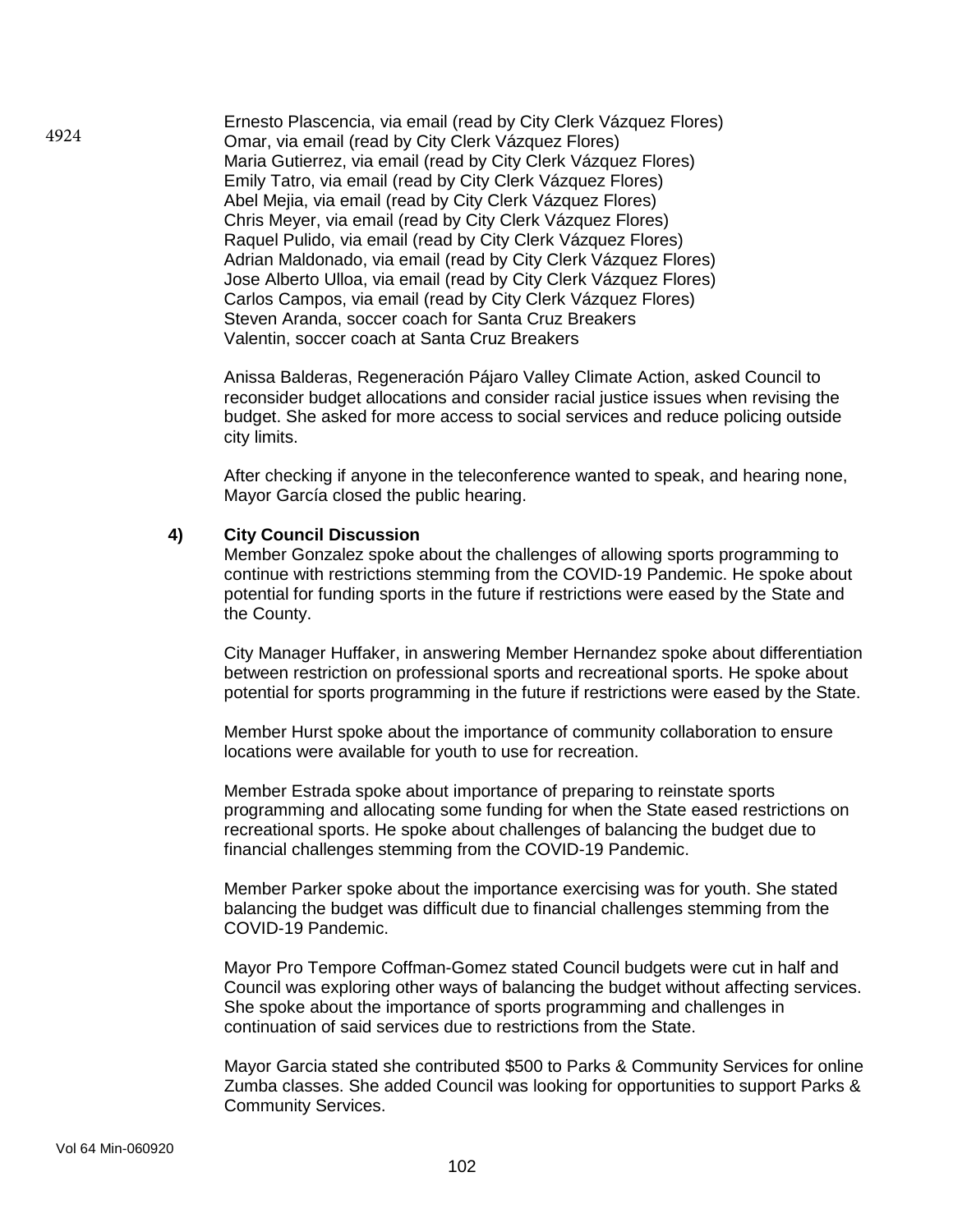# **11. EMERGENCY ITEMS ADDED TO AGENDA**

# **12. REQUESTS & SCHEDULING FUTURE AGENDA ITEMS (None)**

13. **ADJOURNMENT**  The meeting adjourned at 9:50 p.m.

ATTEST:

*Auberra Q. Sanco*<br>Rebecca J. García, Mayor  $44$   $Q$ 4<br>arcra

Beatriz Vázquez Flores, City Clerk